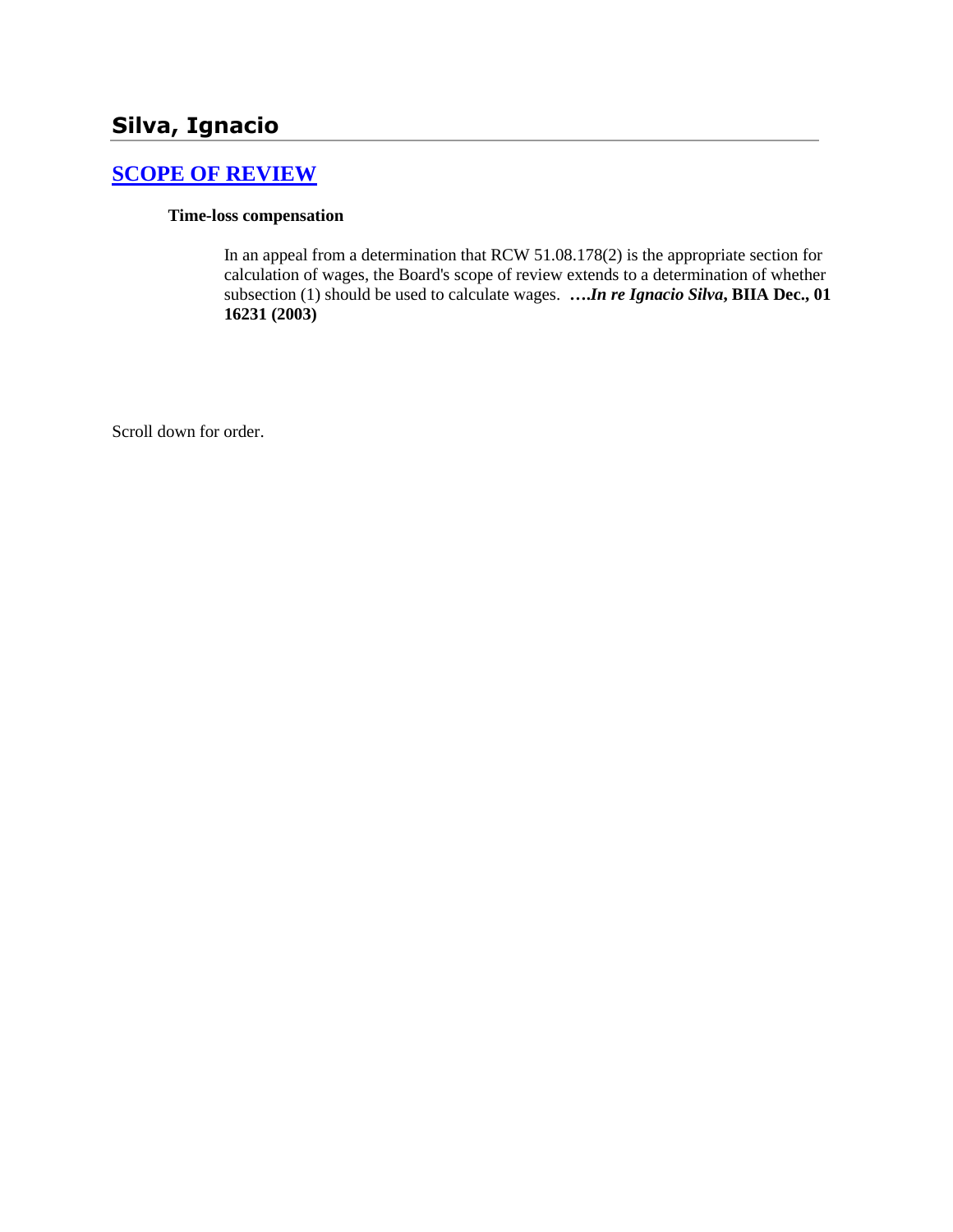# **BEFORE THE BOARD OF INDUSTRIAL INSURANCE APPEALS STATE OF WASHINGTON**

**)**

**IN RE: IGNACIO M. SILVA ) DOCKET NOS. 01 16231 & 01 20029**

**CLAIM NO. N-661484 ) DECISION AND ORDER**

APPEARANCES:

Claimant, Ignacio M. Silva, by Law Office of Steven L. Busick, per Steven L. Busick

|             | Employer, Marley Orchards Corp., by |  |
|-------------|-------------------------------------|--|
| <b>None</b> |                                     |  |

Department of Labor and Industries, by The Office of the Attorney General, per Jeffrey L. Adatto and Samuel W. Jordan, Assistants

Docket No. 01 16231 pertains to an appeal filed by the claimant, Ignacio M. Silva, with the Board of Industrial Insurance Appeals on June 11, 2001, from an order of the Department of Labor and Industries dated April 12, 2001. The order affirmed a Department order dated June 23, 1995, which determined the claimant received \$10,732.80 when entitled to \$2,257.50, and demanded the claimant reimburse the Department \$8,475.30, assessed from September 16, 1994 through May 31, 1995, which overpayment resulted because of a change in reported gross wages; and the claim remained open. **REVERSED AND REMANDED.**

Docket No. 01 20029 pertains to an appeal filed by the claimant, Ignacio M. Silva, with the Board of Industrial Insurance Appeals on September 12, 2001, from an order of the Department of Labor and Industries dated August 28, 2001. The order affirmed a Department order dated April 11, 2001, that denied time loss compensation from October 7, 1995 through August 24, 2000, as there is no medical certification; and also affirmed a Department order dated April 13, 2001, that set the time loss compensation rate at \$366.58 per month, including appropriate cost of living increases, based on the entitlement of a worker who is single with 0 dependents with wages at time of injury of \$437.68 per month, and, since treatment is no longer necessary and there is no permanent partial disability, closed the claim. **REVERSED AND REMANDED.**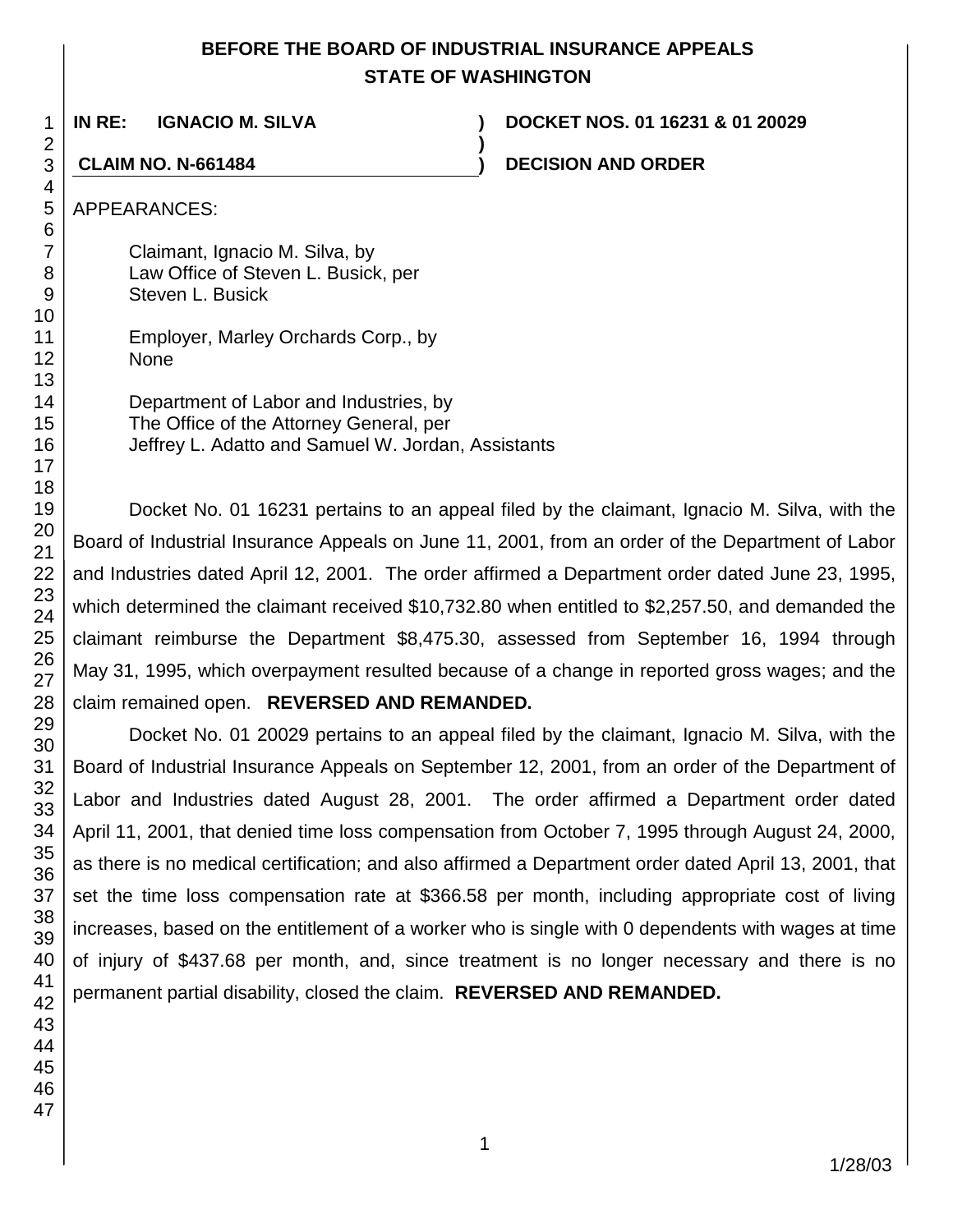#### **DECISION**

Pursuant to RCW 51.52.104 and RCW 51.52.106, this matter is before the Board for review and decision on a timely Petition for Review filed by the claimant to a Proposed Decision and Order issued on July 17, 2002, in which the orders of the Department dated April 12, 2001 and August 28, 2001, were reversed and remanded to the Department with direction to recalculate the claimant's time loss compensation in accord with RCW 51.08.178 in consideration that Mr. Silva's employment was not exclusively seasonal in nature and on the basis of the entitlement of a worker who has 5 dependent children; to issue an order that pays any underpaid benefits due Mr. Silva following such recalculation, while affirming the Department order dated April 11, 2001; and close the claim.

The Board has reviewed the evidentiary rulings in the record of proceedings. No prejudicial error was committed. The rulings are affirmed.

Our industrial appeals judge determined that the claimant waived the issue of total permanent disability. The record reveals that the claimant only agreed to waive the issue of entitlement "to an award for permanent **partial** disability." 3/12/01 Tr. at 5 (emphasis ours). The parties fully litigated whether Mr. Silva was totally disabled through the date of the August 28, 2001 order affirming the prior order closing the claim.

The evidence shows that as of August 1, 1995, Mr. Silva had reached maximum medical improvement. Our industrial appeals judge's analysis, which found the claimant was not temporarily totally disabled from October 7, 1995 through August 24, 2000, and April 5, 2001 through August 28, 2001, also supports the conclusion that Mr. Silva was not permanently totally disabled from August 1, 1995 through August 28, 2001. We amend the findings of fact and conclusions of law to include the permanent total disability issue.

We adopt our industrial appeals judge's rationale for finding that the Department improperly calculated Mr. Silva's time loss compensation rate. The Department has not proven that Mr. Silva was an exclusively seasonal worker. In the Proposed Decision and Order, our industrial appeals judge declined to conclude that RCW 51.08.178(1) should be used to calculate Mr. Silva's wages. The order indicated that to do so was beyond the Board's scope of review pursuant to the holding in *Double D Hop Ranch v. Sanchez*, 133 Wn.2d 793 (1997). We believe, however, that when the Supreme Court issued *Avundes v. Department of Labor & Indus.,* 140 Wn.2d 282 (2000), it adopted an approach for proper determination of the worker's wage that does not preclude the Board from concluding that RCW 51.08.178(1) applies in this claim.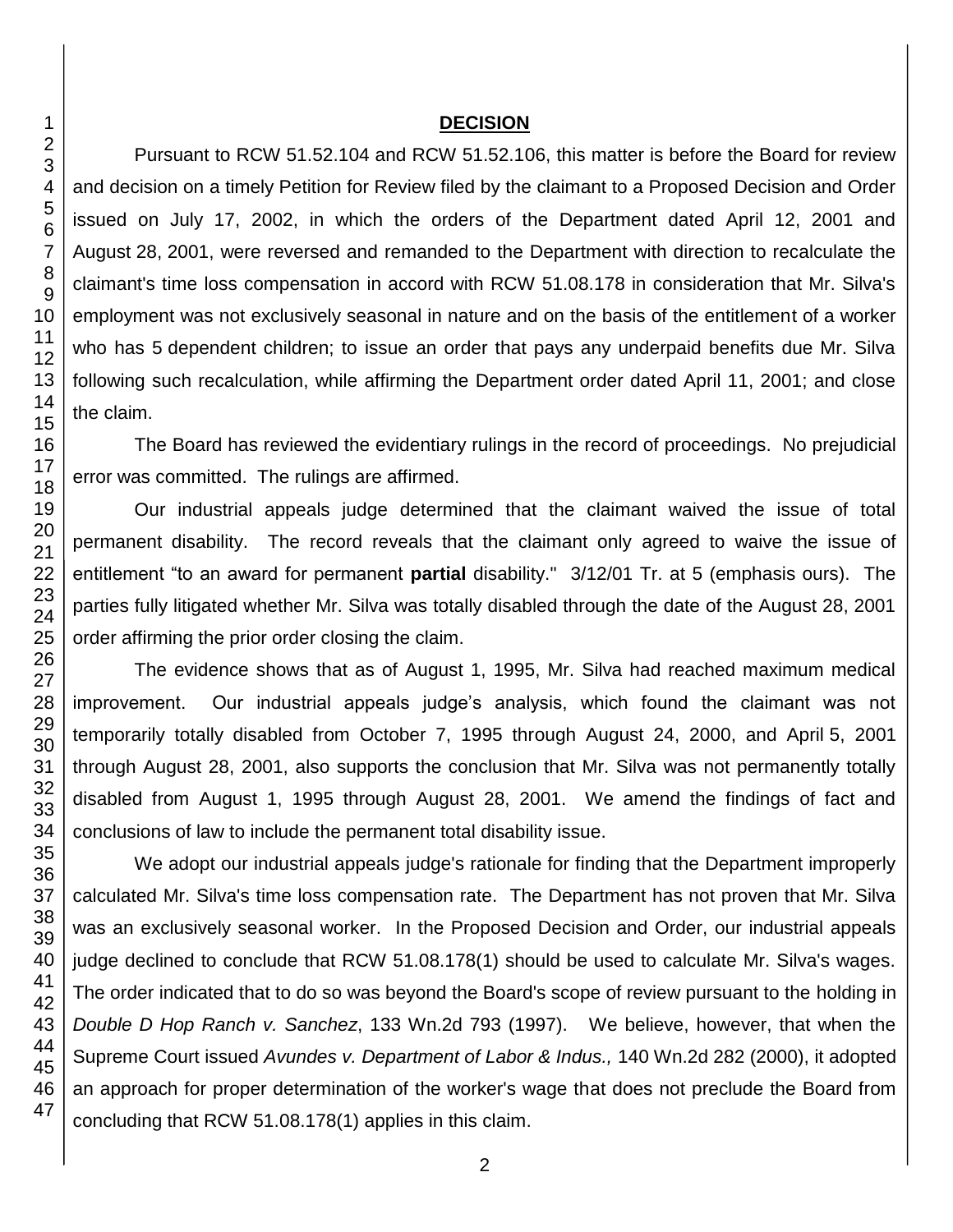The *Avundes* Court stated:

In summary, when determining which section applies, the Department must first determine whether the type of employment is 'essentially intermittent' within the meaning of the statute. If the type of work is intermittent, subsection (2) applies. If the type of employment itself is not intermittent, the inquiry shifts to whether the worker's relation to the work is intermittent. The Department must consider all relevant factors, including the nature of the work, the worker's intent, the relation with the current employer, and the worker's work history. While making this determination, the Department must be mindful that the default provision is subsection (1); it must be used unless the Department establishes it does not apply.

*Avundes* at 290*.* The Court affirmed the Court of Appeals conclusion that subsection (1) applies to the calculation of Mr. Avundes' wages*.* By indicating that subsection (1) is the default provision and specifying the factors the Department must consider in determining which subsection applies, the Court requires that the Department inquire into all factors necessary for a decision whether subsection (1) or subsections (2)(a) or (2)(b) apply. The Department, by necessity, had to consider the applicability of all the subsections of RCW 51.08.178 when it determined Mr. Silva's wage. Because the Department has had the opportunity to determine the applicability of each subsection, the Board has authority to conclude that subsection (1) applies. *See Lenk v. Department of Labor & Indus.*, 3 Wn. App. 977 (1970).

Also, the evidence proves that Mr. Silva had five dependents under age 18, not zero (as determined by the Department). The Department's error in calculating the time loss compensation rate renders moot any issue regarding whether the Department had authority to demand repayment in its April 12, 2001 recoupment order.

After consideration of the Proposed Decision and Order and the Petition for Review filed thereto, and a careful review of the entire record, we make the following:

# **FINDINGS OF FACT**

1. On September 30, 1994, the Department of Labor and Industries received an application for benefits, which alleged that Ignacio M. Silva sustained an industrial injury on September 15, 1994, in the course of his employment with Marley Orchards Corp.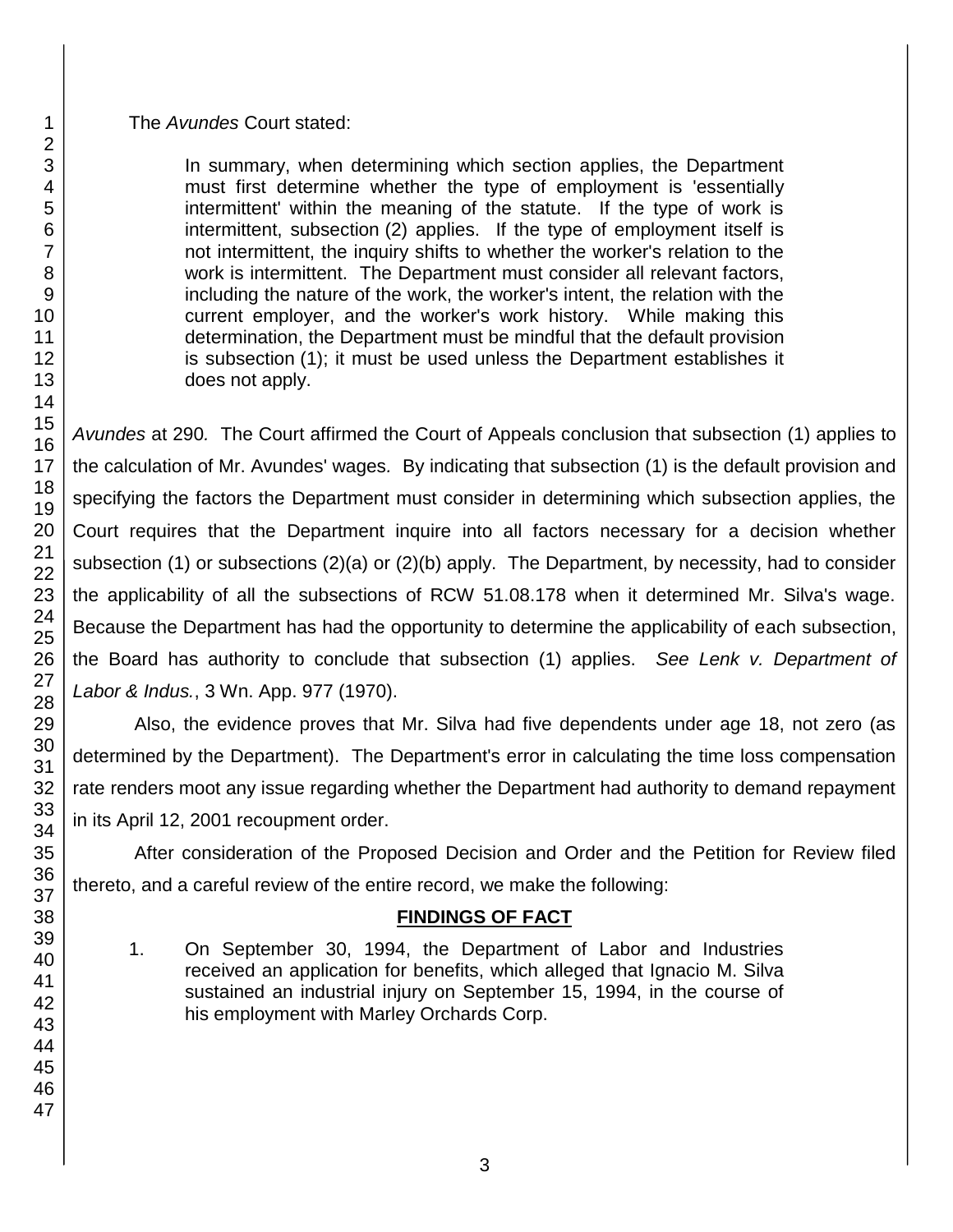On November 15, 1994, the Department issued an interlocutory order that set the time loss compensation rate at \$1,248 per month, based on the entitlement of a worker who is single with 0 dependents and has wages at time of injury of \$2,080 per month, and paid the claimant time loss compensation for the period from September 19, 1994 through September 21, 1994.

On December 5, 1994, the Department issued a determinative order that paid the claimant time loss compensation for the period from November 4, 1994 through November 30, 1994.

On June 23, 1995, the Department issued an order that determined the claimant received \$10,732.80 when entitled to \$2,257.50, and demanded the claimant reimburse the Department \$8,475.30, assessed from September 16, 1994 through May 31, 1995, which overpayment resulted because of a change in reported gross wages, and the claim remained open. On August 21, 1995, the claimant filed with the Department a Protest and Request for Reconsideration of the order dated June 23, 1995.

On April 11, 2001, the Department issued an order that denied time loss compensation from October 7, 1995 through August 24, 2000, as there was no medical certification.

On April 12, 2001, the Department issued an order that affirmed the order dated June 23, 1995.

On April 13, 2001, the Department issued an order that set the time loss compensation rate at \$366.58 per month, including appropriate cost of living increases, based on the entitlement of a worker who is single with 0 dependents with wages at time of injury of \$437.68 per month and, since treatment was no longer necessary and there is no permanent partial disability, closed the claim.

On June 8, 2001, the claimant placed in the U.S. mail a Protest and Request for Reconsideration of the Department orders dated April 11, 2001 and April 13, 2001, which was received at the Department on June 11, 2001.

On June 11, 2001, the claimant filed with the Board of Industrial Insurance Appeals a Notice of Appeal of the Department order dated April 12, 2001. On July 26, 2001, the Board issued an order that granted the appeal, under Docket No. 01 16231, and directed that further proceedings be held.

1 2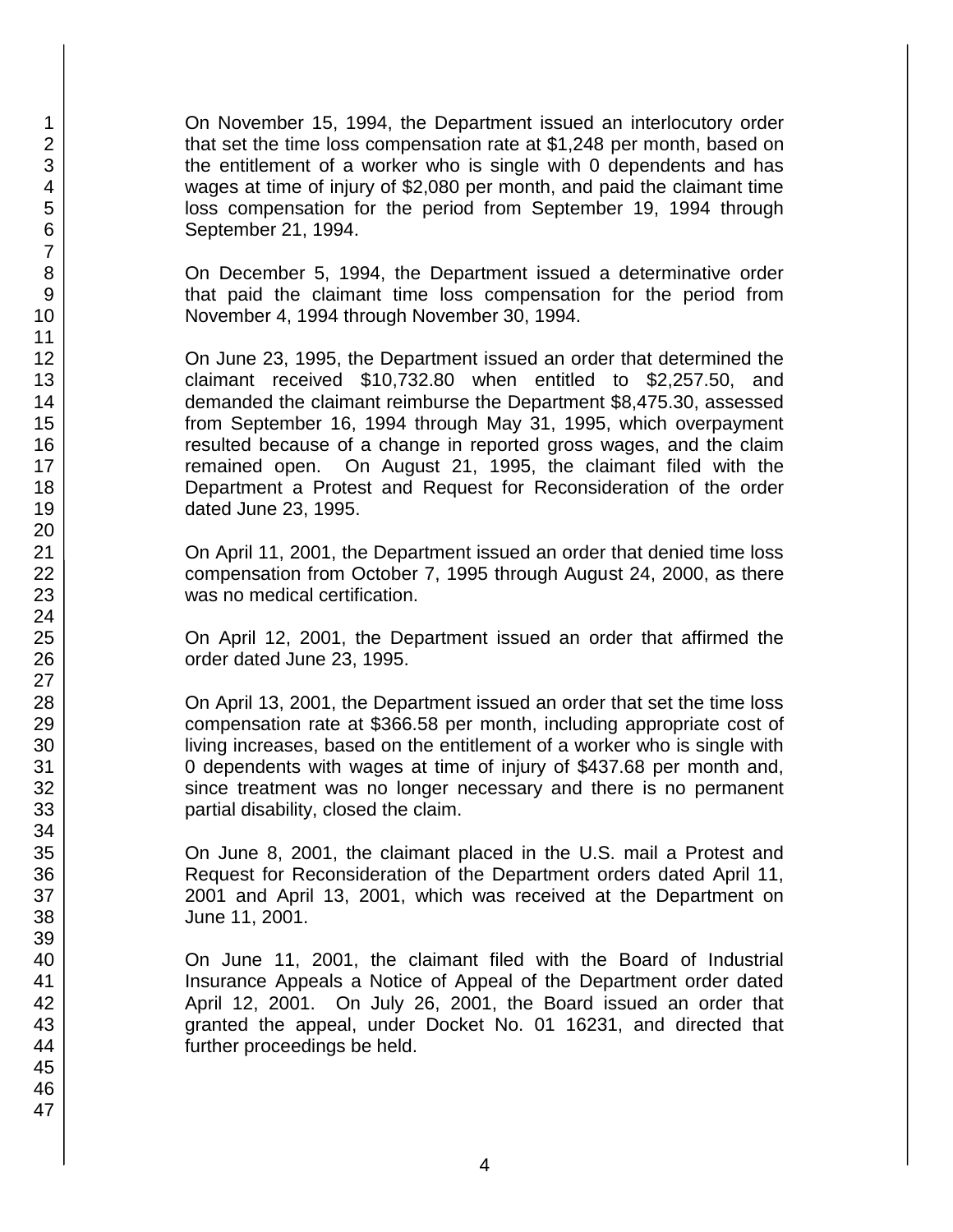On August 28, 2001, the Department issued an order that affirmed the Department orders dated April 11, 2001 and April 13, 2001.

On September 12, 2001, the claimant filed with the Board of Industrial Insurance Appeals a Notice of Appeal of the Department order dated August 28, 2001. On October 8, 2001, the Board issued an order that granted the appeal, under Docket No. 01 20029, and directed that further proceedings be held.

- 2. On September 15, 1994, Ignacio M. Silva sustained an industrial injury in the course of his work as an apple picker employed by Marley Orchards Corp., when he fell approximately 5 feet from an 8-step ladder and landed head first on the ground.
- 3. Pre-existing the industrial injury, Mr. Silva had a mild scoliosis (a curvature to the left) of his spine that is probably congenital and some epiphyseal sclerosis (a mild wear change) at L5-S1. These pre-existing conditions were not proximately caused or aggravated by the industrial injury of September 15, 1994. In the course of his life's work as a farm laborer, Mr. Silva had sustained occasional trauma to his body but none that prevented him from working 8 hours a day as an apple picker.
- 4. The medical condition proximately caused by Mr. Silva's industrial injury of September 15, 1994, is diagnosed as a lumbar sprain-strain. The condition is fixed and stable, having reached maximum medical improvement as of August 1, 1995.
- 5. Mr. Silva has no compensable permanent residual impairment caused by his industrial injury. Mr. Silva does have some chronic pain symptoms. However, he magnifies those symptoms both with respect to his level of pain and his ability to move his spine, walk, and sit.
- 6. Ignacio Silva is a 41-year-old man who speaks Spanish and has limited ability to communicate in the English language. He has worked since 1976 as a farm laborer primarily with fruit crops of apples, grapes, and cherries in California, Oregon, and Washington. He was a farm foreman in Oregon for approximately 10 years ending in March 1994. At the time of his injury on September 15, 1994, Mr. Silva had worked for approximately 2 weeks for Marley Orchards Corp., as an apple picker. The duties of an apple picker require the ability to climb a ladder, pick the fruit, descend the ladder with a bag containing 50 pounds of fruit, carry the bag and dump it into a bin, and repeat that procedure approximately 80 times in a day.
- 7. During the periods October 7, 1995 through August 24, 2000; and April 5, 2001 through August 28, 2001, Mr. Silva was not precluded by the residuals of his industrial injury from obtaining or performing gainful employment as a fruit harvest worker or farm laborer.

47

1 2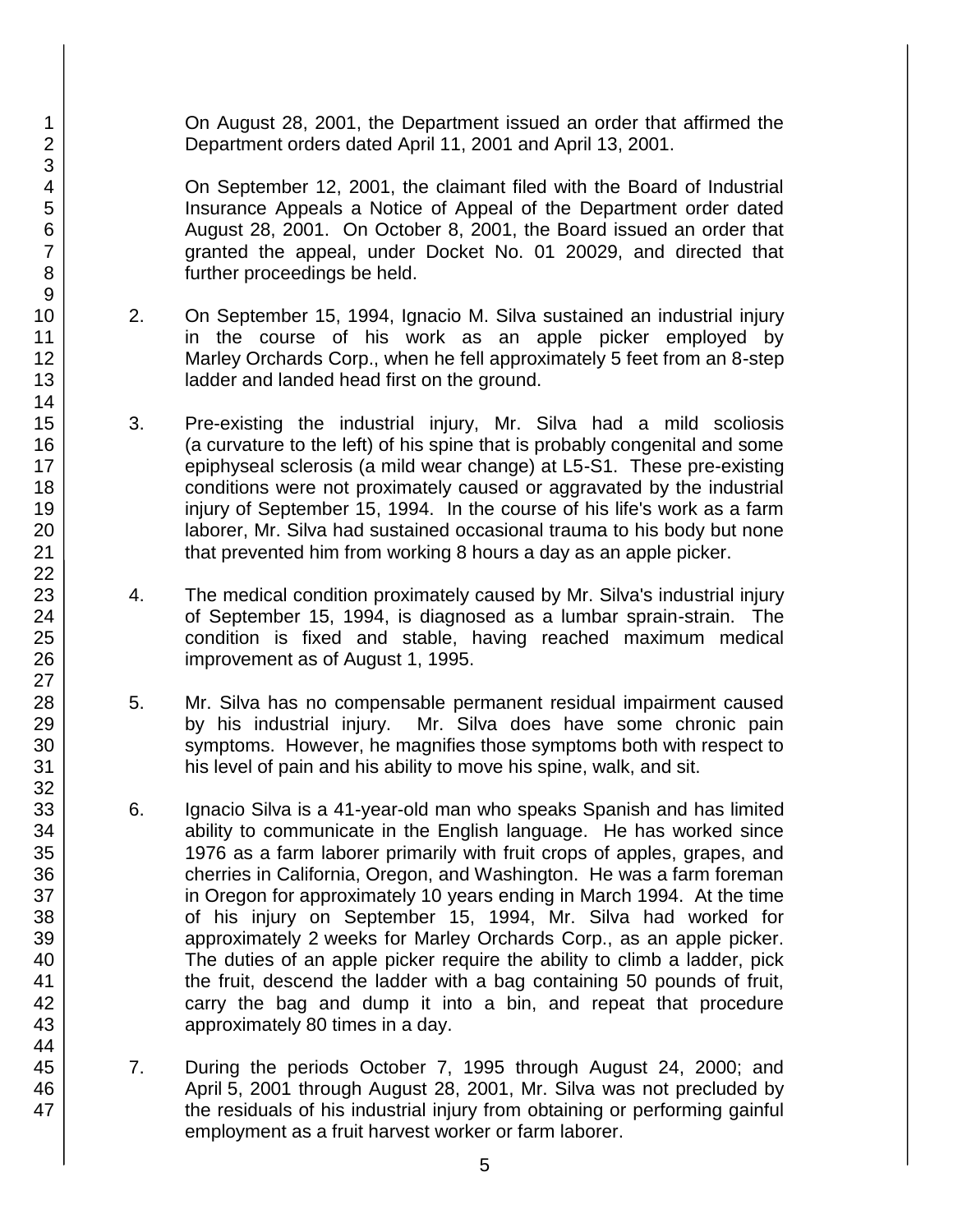- 8. Although Mr. Silva was picking apples at the time of injury, his employment was not exclusively seasonal in nature. He is a general farm laborer with experience in the cherry, apple, and grape crops. Work exists most of the year in vineyards, and cherry and apple orchards, for persons with Mr. Silva's experience. Prior to his injury, Mr. Silva intended to perform that work throughout the year.
- 9. At the time of injury, Mr. Silva had 5 dependent children under age 18.
- 10. In the April 12, 2001 order affirming the June 23, 1995 order, the Department calculated the amount of time loss compensation allegedly overpaid with reference to its findings that the claimant's work was exclusively seasonal in nature and that he was without dependents at the time of injury.

## **CONCLUSIONS OF LAW**

- 1. The appeals were timely filed, and the Board of Industrial Insurance Appeals has jurisdiction over the subject matter and the parties to each appeal.
- 2. As of August 1, 1995, Mr. Silva's lumbar strain-sprain, proximately caused by his industrial injury of September 15, 1994, was medically fixed and had reached maximum medical improvement, and was not in need of further proper and necessary medical treatment within the meaning of RCW 51.36.010.
- 3. During the periods October 7, 1995 through August 24, 2000, and April 5, 2001 through August 28, 2001, Mr. Silva was not a temporarily totally disabled worker within the meaning of RCW 51.32.090.
- 4. During the periods October 7, 1995 through August 24, 2000, and April 5, 2001 through August 28, 2001, Mr. Silva was not a permanently totally disabled worker within the meaning of RCW 51.08.160.
- 5. As of August 28, 2001, the claimant's medical condition, proximately caused by his industrial injury, was best described by Category 1, WAC 296-20-280.
- 6. At the time of his industrial injury, Mr. Silva's employment was not exclusively seasonal in nature within the meaning of RCW 51.08.178(2). The proper calculation of his wages is pursuant to RCW 51.08.178(1).
- 7. In Docket No. 01 20029, the order of the Department of Labor and Industries dated August 28, 2001, is incorrect and is reversed.